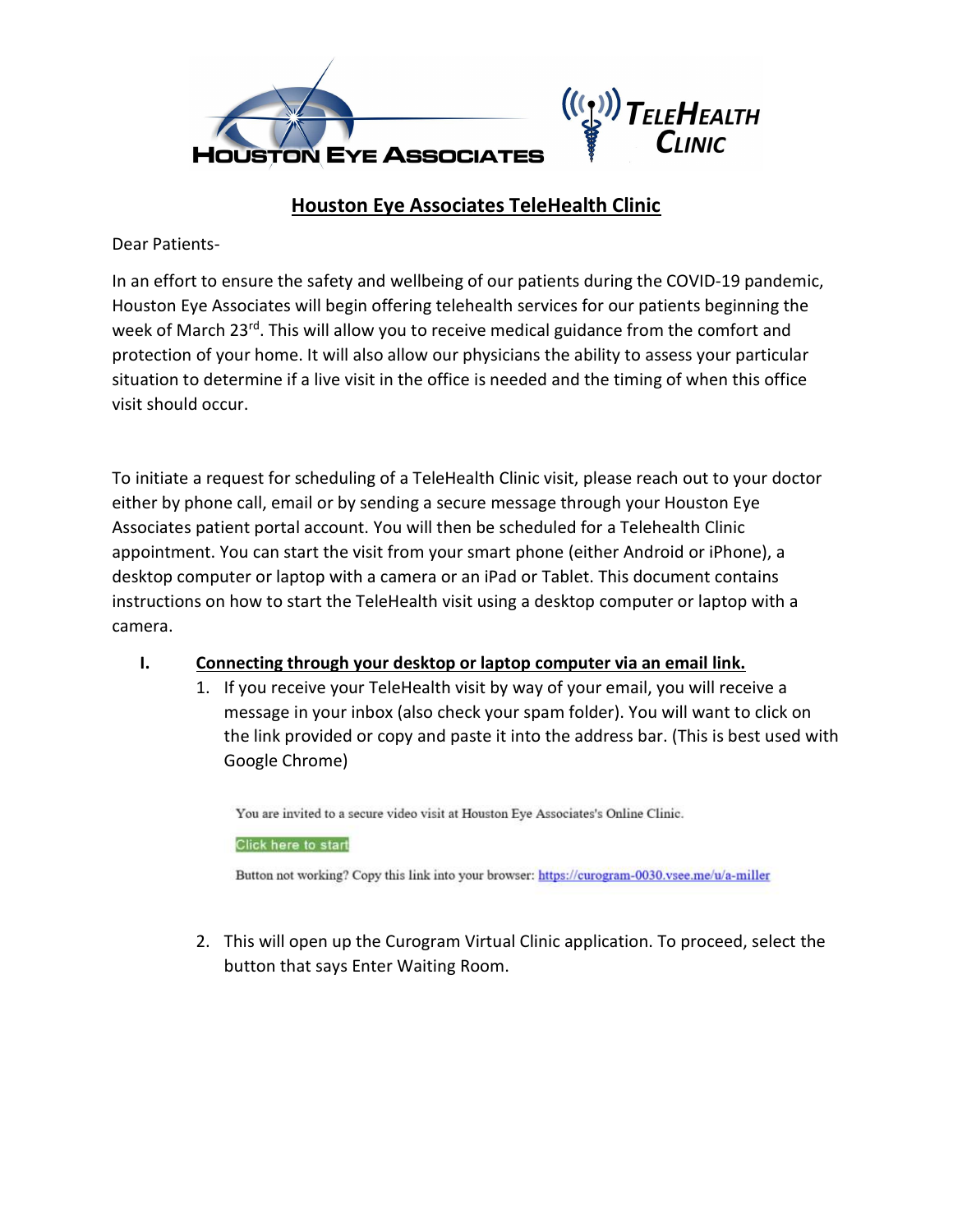

| rogram                                                                                                                                                   | Test Computer<br><b>C</b> Help    |
|----------------------------------------------------------------------------------------------------------------------------------------------------------|-----------------------------------|
| Welcome to Dr. Aaron Miller's Exam Room                                                                                                                  | Room code: XVWW6                  |
| Video visit with your provider when you need it, where you need it.<br>Current number of patients waiting: 0<br>If this is an emergency, please call 911 | <b>ENTER WAITING ROOM</b>         |
| <b>Our Providers</b>                                                                                                                                     |                                   |
| Dr Aaron M Miller<br>Ophthalmologist - Pediatric and Adult Strabismus<br><b>Offline</b>                                                                  |                                   |
|                                                                                                                                                          | Provider Login<br>Powered by VSee |

3. The system will prompt you to enter your name, date of birth and will allow you to upload images or records you would like your doctor to see. You will then select the checkbox after reviewing the consent to participate in this Telemedicine Consultation and click the Continue button.

| Michael Noftzger          |    |                                                                        |   |
|---------------------------|----|------------------------------------------------------------------------|---|
| Date of birth             |    |                                                                        |   |
| March                     | 23 | 1981                                                                   |   |
|                           |    | Or Click Here to browse files                                          |   |
|                           |    |                                                                        |   |
| $\Box$ untitled.png (65K) |    |                                                                        | × |
|                           |    | □ I give my consent to participate in this Telemedicine Consultation." |   |
|                           |    |                                                                        |   |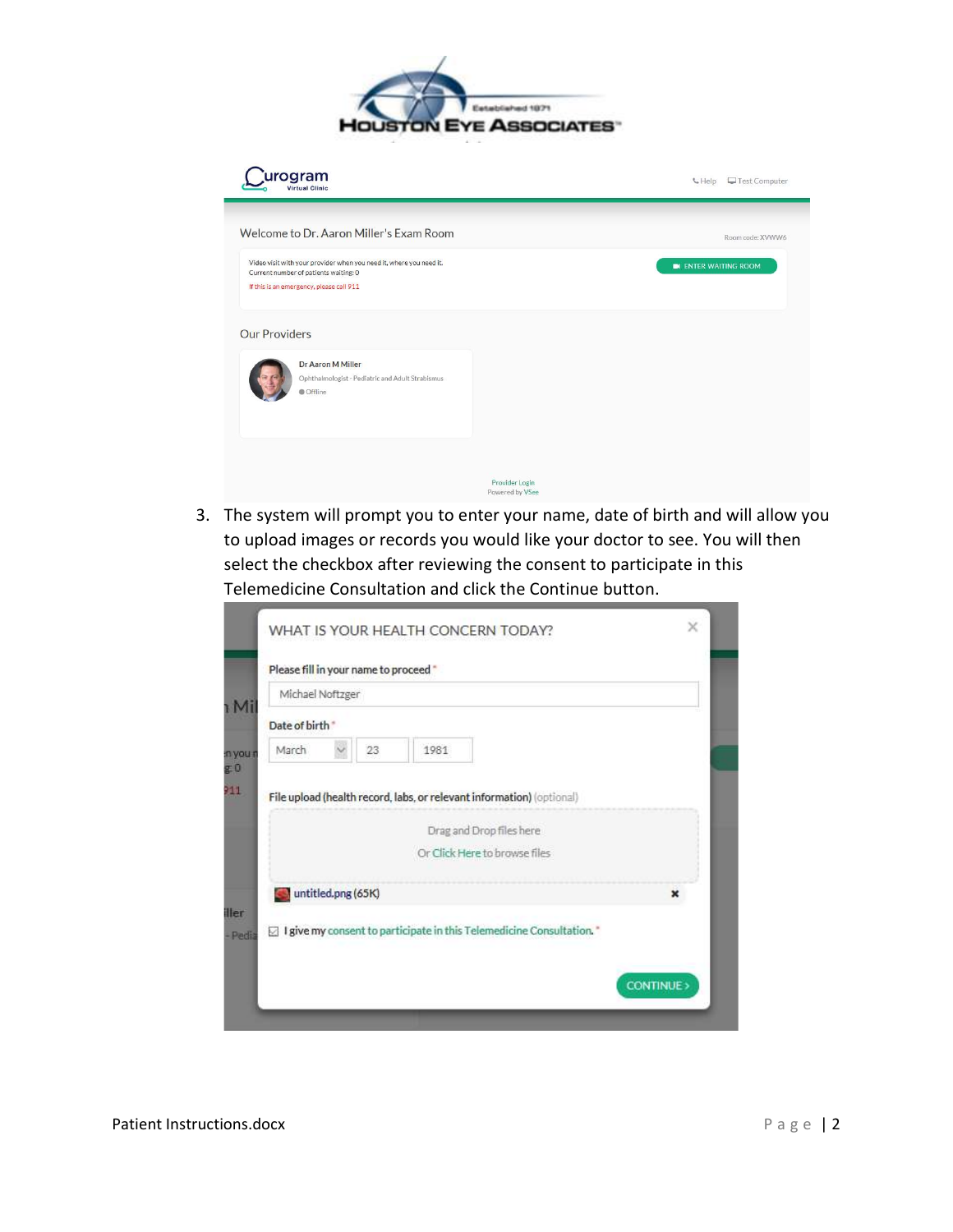

4. You will be asked to download the app or join on the web. Select the button "Join on the Web".

How do you want to meet today?





Download the App

Join from VSee Messenger Desktop application. Includes a full suite of features and tools.

5. This will then take you into the virtual waiting room. You will see that your camera start broadcasting.



Patient Instructions.docx P a g e | 3

.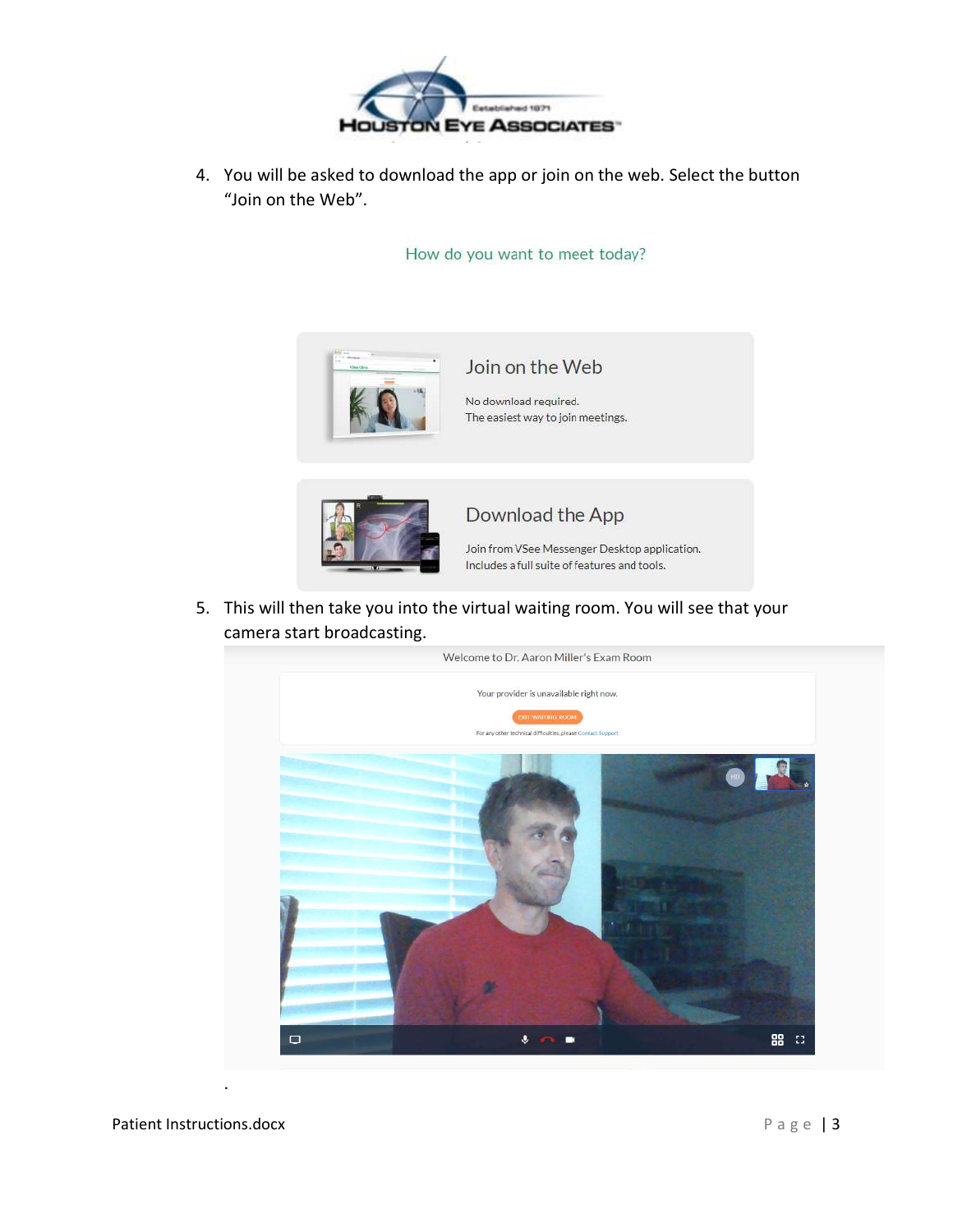

6. Your physician will then join the meeting where you will be able to see and speak to them regarding your current eye care needs. You can move your camera towards your eye to give the physician a better look at what may be occurring.



7. Once you have completed your visit, you can hit the red phone to hang up the call.



Patient Instructions.docx P a g e | 4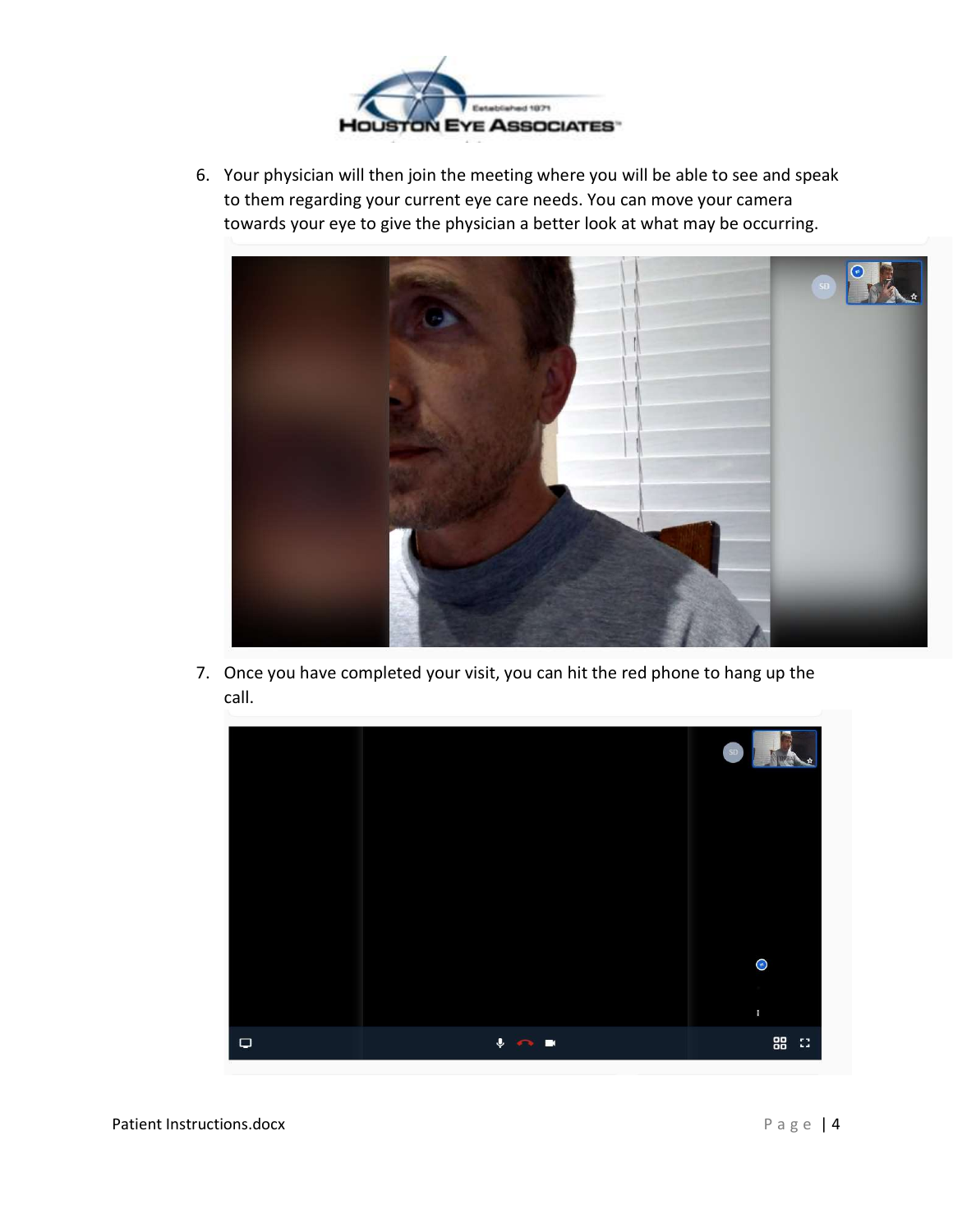

- II. Starting Telehealth Via Mobile Device
	- 1. When you have scheduled a Telehealth appointment with your provider, you will send a text message with a link included. To open the application, click on the link.

You are invited to a secure video visit at https://curogram-0030.vsee.me/u/a -miller

2. The link will take you to the Virtual Clinic page. To enter, select the button that says Enter Waiting Room.



3. If this is the first time you are using Telehealth with our providers, you will need to install the VSee software either through the Apple or Google Play store. The application if free.



Patient Instructions.docx example a g e | 5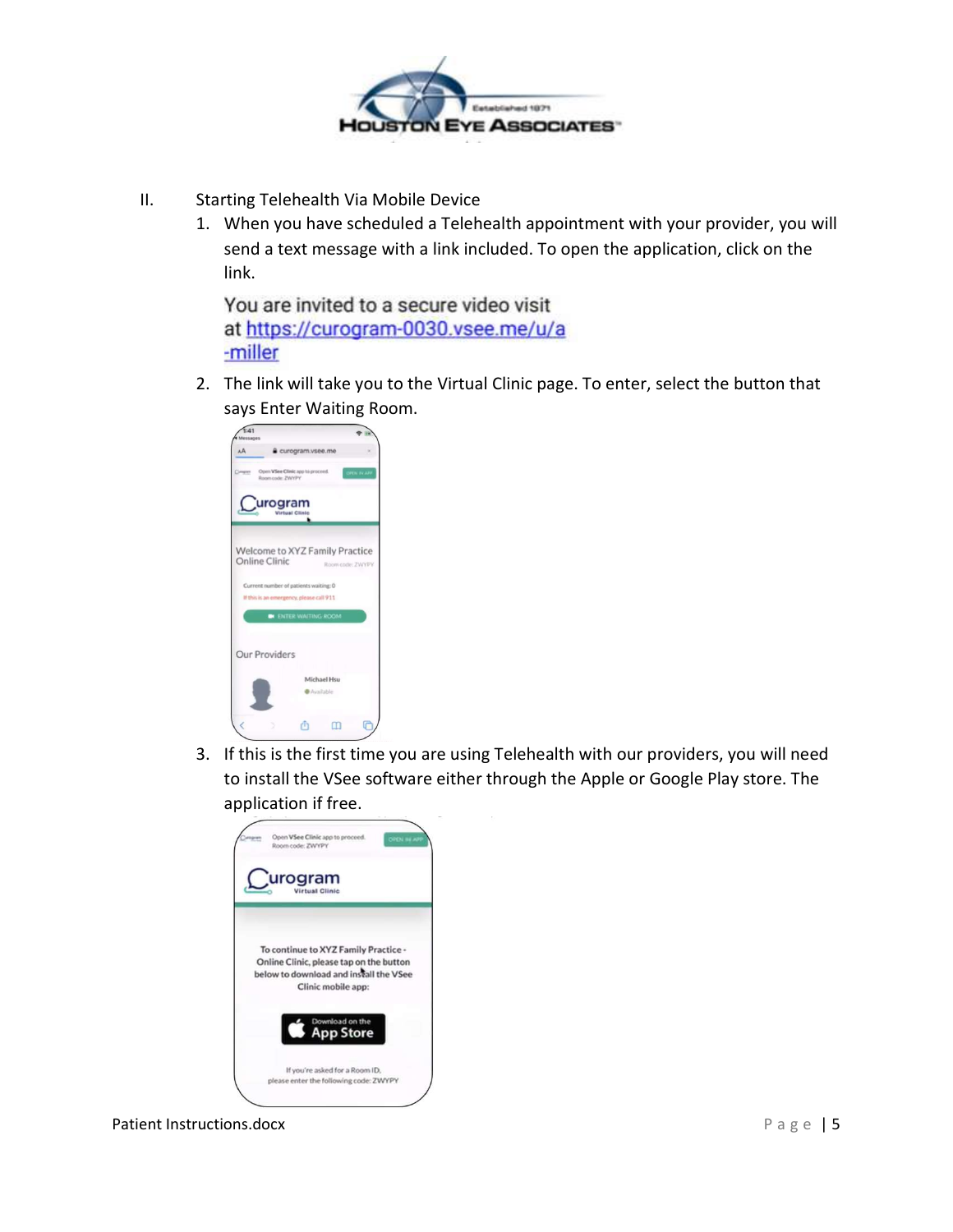

4. Once you have installed it, you will be taken to the sign in page where you will enter your name, DOB and attach any pictures/documents that the doctor will need to see. Once you have done so, click on the link that says My Consent to Participate in this Telemedicine Consultation to review the terms. Select the checkbox once you have and select Enter Waiting Room.

| If this is an emergency, please call 911<br>Please fill in your name to proceed."<br>Your Name<br>Date of birth *<br>File upload (health record, labs, or relevant<br>information)<br>$\lceil \cdot \rangle$<br>Add Photo |
|---------------------------------------------------------------------------------------------------------------------------------------------------------------------------------------------------------------------------|
|                                                                                                                                                                                                                           |
|                                                                                                                                                                                                                           |
|                                                                                                                                                                                                                           |
|                                                                                                                                                                                                                           |
|                                                                                                                                                                                                                           |
| I give my consent to participate in this<br>о<br>Telemedicine Consultation. *                                                                                                                                             |

5. You will then be asked to continue to waiting room by selecting Enter Waiting Room.